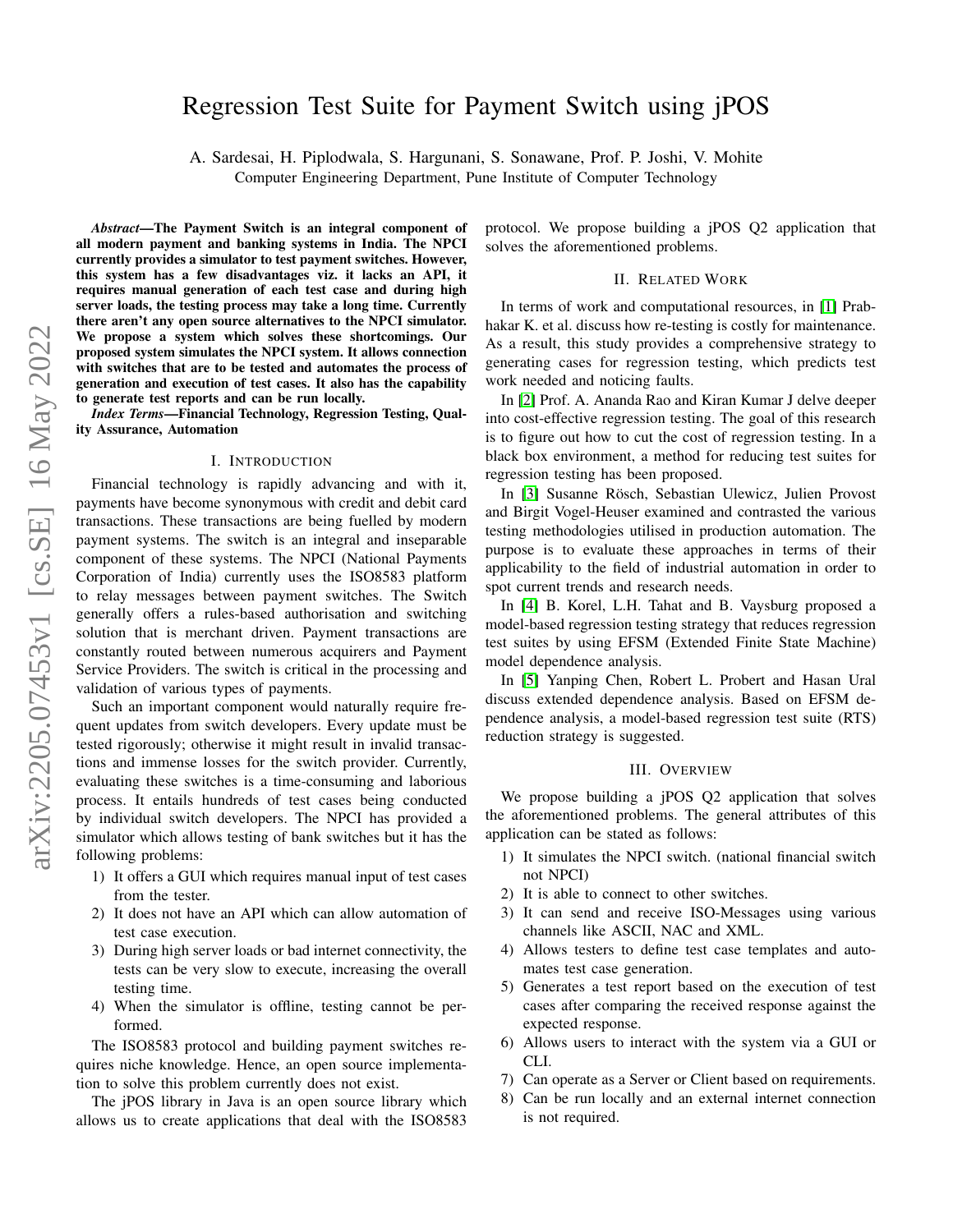

Fig. 1. High Level Design

Further details are provided in the remainder of this paper for specific modules.

#### IV. SYSTEM MODULES

We propose a system with the following key modules:

### *A. Message Generator*

Testers need to create a template for a particular test case. This is defined in a simple json file. The test case denotes an ISO8583 message. The randomize attribute allows us to randomize certain fields.

The module is responsible for generating a message according to the ISO8583 specification. The message generator will use the json template to generate an ISOMsg instance while randomizing the necessary fields. A default field config file decides the regex for each field that needs to be randomized. This can be customized according to your custom packager.

## *B. Server*

The Server is a jpos Q2 application. It consists of three servers running on different ports. Each server caters to a specific ISO Channel (XML, ASCII, NAC). The transaction manager has a custom participant that validates the requests and returns an appropriate response. This is also where all of the business logic for request handling is implemented.

A function inside our custom participant to validate balance inquiry transactions:

procedure validateBalanceEnquiry() 1 let response  $:=$  "00"

> 2 if request [0]  $! = "0200"$ : 2.1 response :=  $"12"$

| н |                                                    |
|---|----------------------------------------------------|
|   | "TrxType": "balance inquiry",                      |
|   | "fields": {                                        |
|   | "0": "0200",                                       |
|   | "2": "1000002135592186",                           |
|   | "3": "310000",                                     |
|   | "4": "000000000000",                               |
|   | "7": "0912113302",                                 |
|   | "11": "000010",                                    |
|   | "12": "170302",                                    |
|   | "13": "0912",                                      |
|   | " $18"$ : "6011",                                  |
|   | "19": "356",                                       |
|   | "22": "901",                                       |
|   | "25": "00",                                        |
|   | "32": "123456",                                    |
|   | "35": "1000002135592186=24106205840010000000",     |
|   | "37": "025617000010",                              |
|   | $"40"$ : $"620"$ ,                                 |
|   | "41": "ABC12345",                                  |
|   | "42": "ABC123456789789",                           |
|   | "43": "ABC BANK MUMBAI MHIN",                      |
|   | "48": "051005ATM0105800500030",                    |
|   | "49": "356",                                       |
|   | "52": "XXXXXXXXXXXXXXX",                           |
|   | "61": "120012220033000400064000000000000000000000" |
|   | $\}$ ,                                             |
|   | "randomizeFields": [3, 11, 41]                     |
|   |                                                    |

Fig. 2. Message Generator - template for a sample transaction

- 3 if request[3] = "31[0-9]4": 3.1 response :=  $"12"$
- 4 request.setMTI("0210")
- 5 request $[39]$  := response
- 6 if response  $=$  "00" 6.1 request $[54] := \text{balance}$
- 7 return request
- *C. Client*

This is a jPOS Q2 application that is responsible for carrying out regression testing on the payment switch. The Client allows the user to select multiple channels to send transactions, as well as the number of message iterations. It asynchronously sends all the test transactions to the switch simultaneously and generates a report based on the switch's responses. The key functions performed by the client are:

- 1) Establish connection with switch
- 2) Pack test transaction in ISO format